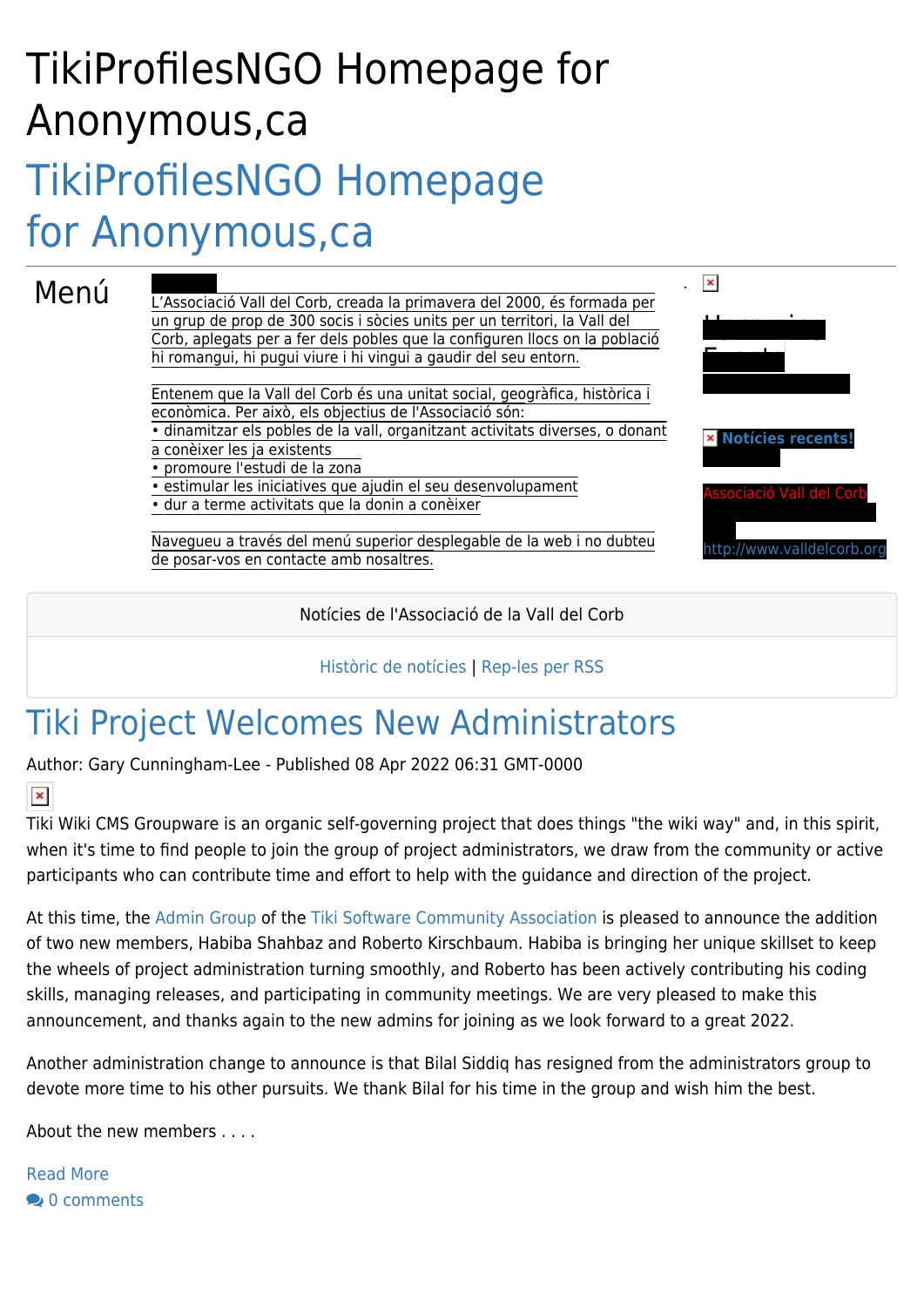### [Tiki 24 LTS Released](https://tiki.org/article488-Tiki-24-LTS-Released)

Author: Gary Cunningham-Lee - Published 15 Mar 2022 11:08 GMT-0000

 $\pmb{\times}$ After several months of hard work, the latest long-term support version, Tiki 24, has been released. This version of Tiki Wiki CMS Groupware, which benefited from EvoluData's junior developer sponsorship program for a more coordinated approach to bug fixing, includes significant new features and numerous bug fixes and security enhancements. We are pleased to make Tiki 24.0 available at this time. Regular feature support will be provided for Tiki 24 via point releases until at least March 2024, and security updates until the end of the version's service life in March 2027. See the timeline on [Versions.](https://tiki.org/Versions)

[Read More](https://tiki.org/article488-Tiki-24-LTS-Released)

<sup>o</sup> [0 comments](https://tiki.org/article488?show_comzone=y#comments)

### [Tiki Roundtable Meeting this Sunday, January 23, 2022](https://tiki.org/article487-Tiki-Roundtable-Meeting-this-Sunday-January-23-2022)

Author: Bernard Sfez / Tiki Specialist - Published 21 Jan 2022 09:33 GMT-0000

 $\pmb{\times}$ We have a Tiki Roundtable meeting this Sunday, 23 January 2022 15:00 GMT Join our first Roundtable meeting of the year at<https://live.tiki.org/>.

[Read More](https://tiki.org/article487-Tiki-Roundtable-Meeting-this-Sunday-January-23-2022) **20** [0 comments](https://tiki.org/article487?show_comzone=y#comments)

### [Tiki Roundtable Meeting this Sunday, December 19,](https://tiki.org/article486-Tiki-Roundtable-Meeting-this-Sunday-December-19-2021) [2021](https://tiki.org/article486-Tiki-Roundtable-Meeting-this-Sunday-December-19-2021)

Author: Bernard Sfez / Tiki Specialist - Published 16 Dec 2021 11:42 GMT-0000

We have a Tiki Roundtable meeting this Sunday, December 19, 2021 15:00 GMT. Join our last of the year Tiki Roundtable meeting at :<https://live.tiki.org/>

[Read More](https://tiki.org/article486-Tiki-Roundtable-Meeting-this-Sunday-December-19-2021)  $\bullet$  [0 comments](https://tiki.org/article486?show_comzone=y#comments)

 $\pmb{\times}$ 

## [Tiki Roundtable Meeting this Sunday 21 Nov 2021 15:00](https://tiki.org/article485-Tiki-Roundtable-Meeting-this-Sunday-21-Nov-2021-15-00-GMT)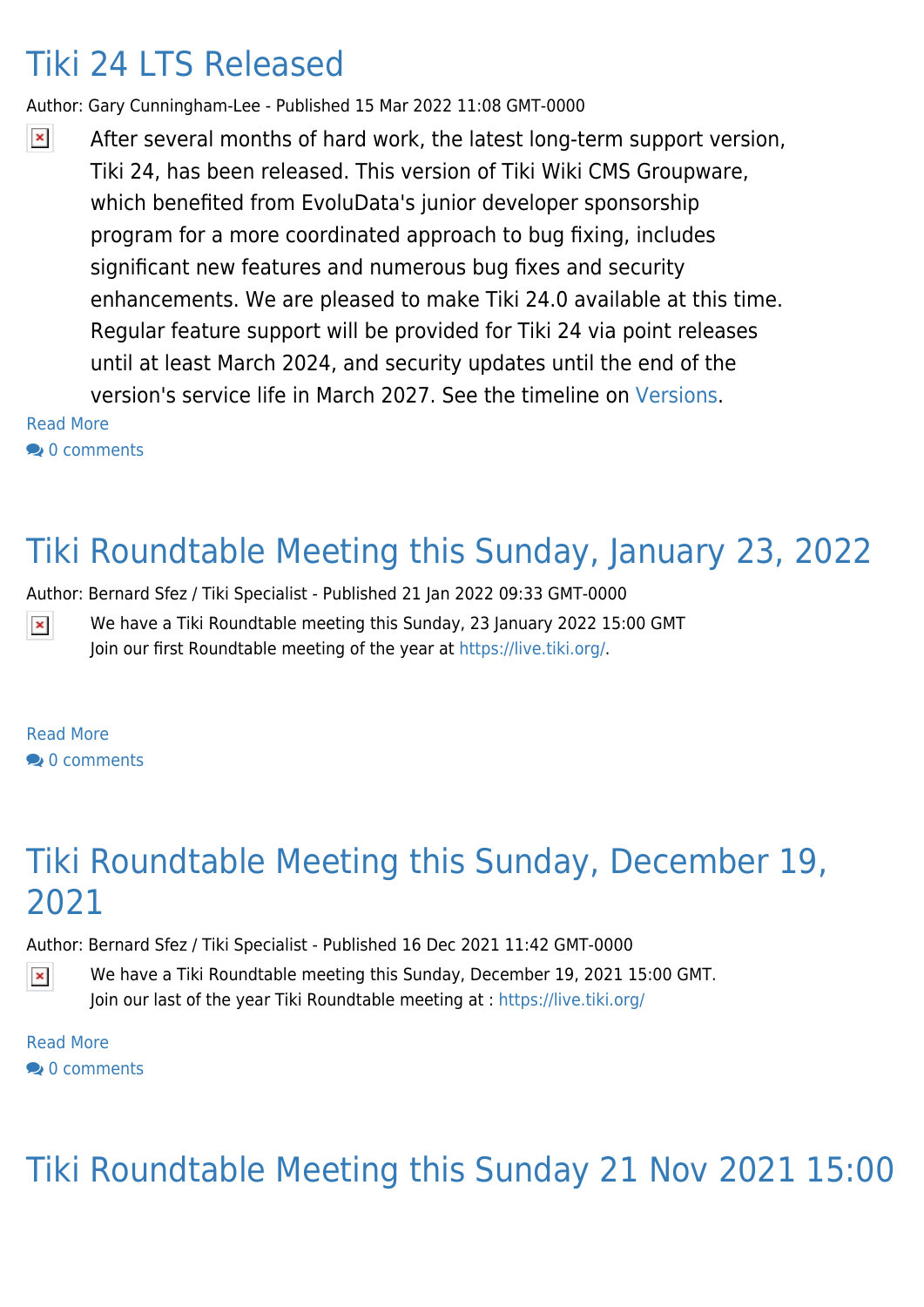#### [GMT](https://tiki.org/article485-Tiki-Roundtable-Meeting-this-Sunday-21-Nov-2021-15-00-GMT)

Author: Bernard Sfez / Tiki Specialist - Published 21 Nov 2021 08:43 GMT-0000 We have a [Tiki Roundtable meeting this Sunday 21 Nov 2021 15:00 GMT](https://tiki.org/Roundtable-Meeting-2021-11). We have (again) a lot of topics about things to discuss, decide and learn about. And I hope to see you there for you to share and learn about Tiki. More details here :<https://tiki.org/Roundtable-Meeting-2021-11>

[Read More](https://tiki.org/article485-Tiki-Roundtable-Meeting-this-Sunday-21-Nov-2021-15-00-GMT) **20** Comments

#### Notícies de l'Associació de la Vall del Corb

#### [Històric de notícies](https://tiki.org/articles) | [Rep-les per RSS](https://tiki.org/Not%C3%ADcies+per+RSS)

```
{SPLIT(joincols=>n,fixedsize=>n,colsize=>15%|68%|2%|15%)}
!! ::Menú::
{MODULE(module=>Menu_Membres,decorations=>n)}{MODULE}
---
{BOX(title=>Qui som?)}L'Associació Vall del Corb, creada la primavera del 2000, és formada per
un grup de prop de 300 socis i sòcies units per un territori, la Vall del Corb, aplegats per a
fer dels pobles que la configuren llocs on la població hi romangui, hi pugui viure i hi vingui
a gaudir del seu entorn.
Entenem que la Vall del Corb és una unitat social, geogràfica, històrica i econòmica. Per
això, els objectius de l'Associació són:
* dinamitzar els pobles de la vall, organitzant activitats diverses, o donant a conèixer les
ja existents
* promoure l'estudi de la zona
* estimular les iniciatives que ajudin el seu desenvolupament
* dur a terme activitats que la donin a conèixer
Navegueu a través del menú superior desplegable de la web i no dubteu de posar-vos en contacte
amb nosaltres.{BOX}
---
.
---
::{img src=styles/valldelcorb/nens adult en camp cereal bn mig.jpg width=200 }::
{DIV(bg=>#FFFF93)}{MODULE(module=>upcoming_events,float=>none,decorations=>y,max=>10)}{MODULE}
{DIV}
(:arrow:) {ALINK(aname=articles)}__Notícies recents!__{ALINK} (més avall)
::~~red:Associació Vall del Corb~~ %%% Adreça Tel/Fax: XXX XXX XXX
http://www.valldelcorb.org::
{SPLIT}
{ANAME()}articles{ANAME}{CENTER()}{BOX(title=>Notícies de l'Associació de la Vall del
Corb)}::[articles|Històric de notícies] {GROUP(groups=>Registered)}| (:arrow:) [tiki-
edit article.php|Publica'n una!]{GROUP} | [Notícies+per+RSS|Rep-les per RSS]::{BOX}{CENTER}
```